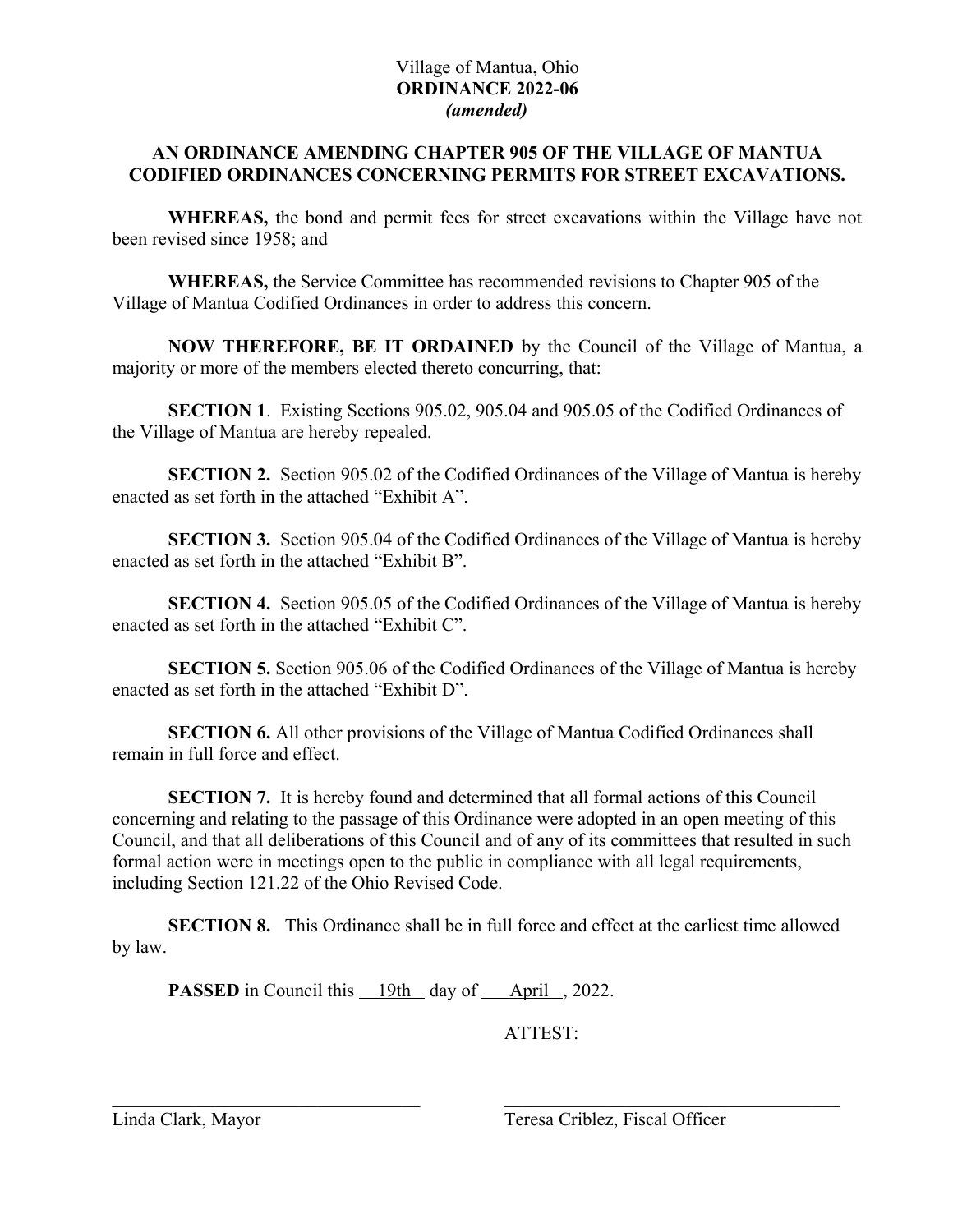# Village of Mantua, Ohio **ORDINANCE 2022-06** *(amended)*

I hereby certify that this Ordinance was duly published by public posting at the five designated posting places in the Village of Mantua on the \_\_\_\_\_ day of \_\_\_\_ April \_\_\_, 2022.

Approved as to legal form by:

Teresa Criblez, Fiscal Officer

Michele Stuck, Solicitor